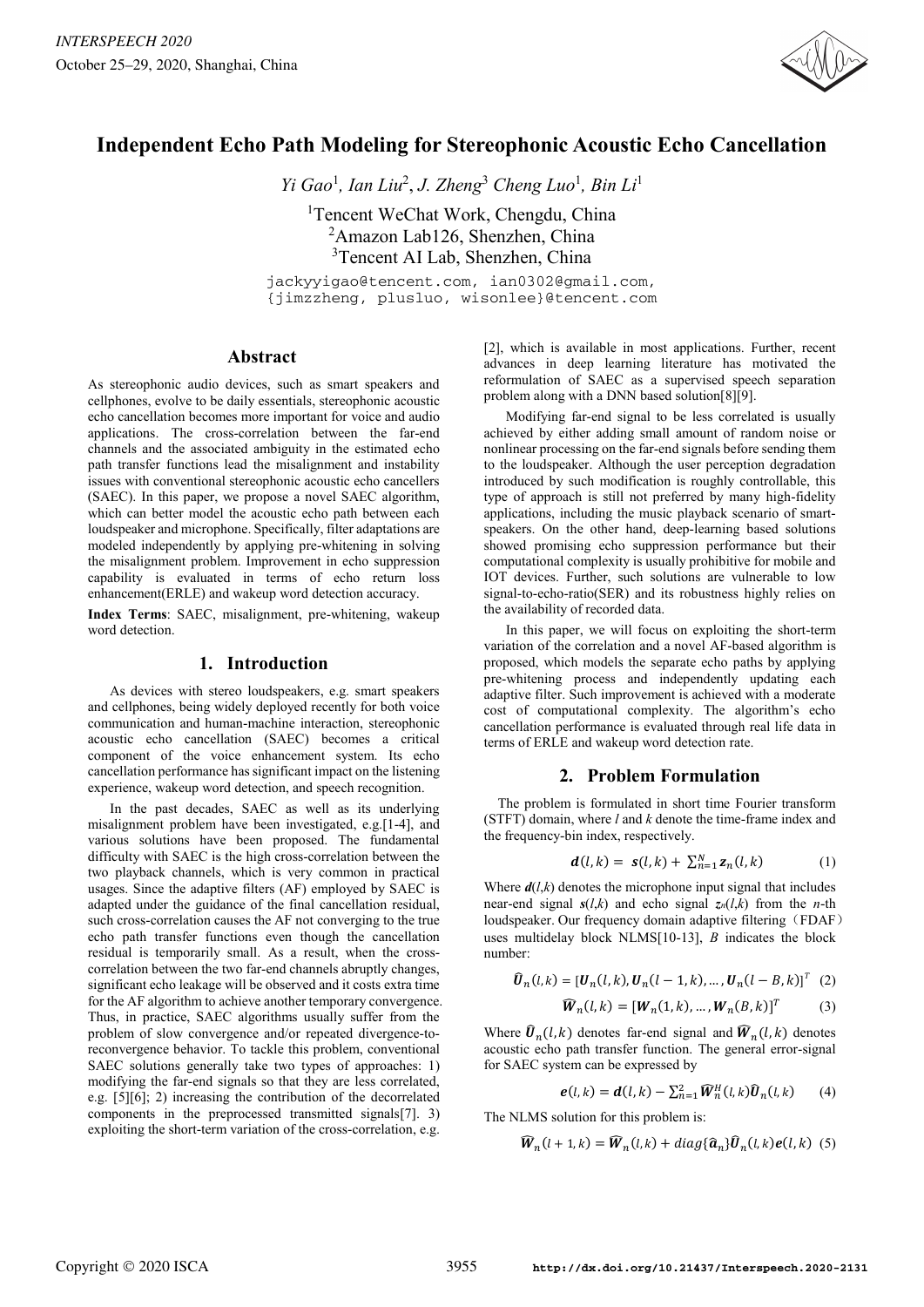

Figure 1: *Schematic diagram for the traditional and proposed method for SAEC system*

$$
\widehat{\boldsymbol{a}}_n(l,k) = [\boldsymbol{a}_n(l,k), \dots, \boldsymbol{a}_n(l-B,k)]^T
$$
 (6)

Where  $\mathbf{a}_n(l,k) \equiv \frac{\mu}{E\|\mathbf{U}_n(l,k)\|^2 + \epsilon}$ ,  $\mu$  is the step size and  $\epsilon$  is  $\mu$ regularization factor. While a variable step-size is usually use, the derivation for it is beyond the scope of this paper.

## **3. IEPM-based SAEC**

#### **3.1. IEPM-based solution**

The proposed independent echo path modeling(IEPM) SAEC algorithm is modified from above mentioned fast block NLMS approach. The computation steps are listed in Table 1, where  $\theta$  is M-by-1 null vector.

#### Table 1: *The proposed IEPM SAEC Algorithm*

**Computation Steps (For each new block of** *M* **input samples)** *Step 1) Filtering:*

$$
U_n(l, k) = STFT\{ [u_n(l * M - M + 1), \dots, u_n(l * M)]^T \}
$$
  

$$
\hat{U}_n(l, k) = [U_n(l, k), U_n(l - 1, k), \dots, U_n(l - B, k)]
$$
  

$$
\hat{W}_n(l, k) = [W_n(1, k), \dots, W_n(B, k)]^T
$$
  

$$
Y_n(l, k) = \hat{W}_n^H(l, k) \hat{U}_n(l, k)
$$
  

$$
y_n(l) = first of half of ISTFT[Y_n(l, k)]
$$

*Step 2) Error estimation:*

$$
e(l) = d(l) - y_1(l) - y_2(l)
$$

$$
E_2(l, k) = STFT\left\{ \begin{bmatrix} 0 \\ e(l) \end{bmatrix} \right\}
$$

*Step 3) Signal-power estimation:*

$$
P(l,k) = \gamma P(l-1,k) + (1-\gamma) \sum_{n=1}^{2} |U_n(l,k)|^2
$$
  

$$
PD(l) = \gamma PD(l-1,k) + (1-\gamma) \sum_{n=1}^{2} \sum_{k=1}^{K} |U_n(l,k)|^2
$$

$$
\widehat{\bm{D}}(l,k) = diag\{ [P^{-1}(l,k), ..., P^{-1}(l-B,k)] \}
$$

*Step 4) Filter2 independent adaptation:*

$$
\widehat{\boldsymbol{\phi}}_2(l,k) = \text{first half of ISTFT} \big[ \widehat{\boldsymbol{D}}(l,k) \widehat{\boldsymbol{U}}_2^H(l,k) \boldsymbol{E}_2(l,k) \big]
$$

$$
\begin{aligned} \widehat{W}_2(l+1,k) &= \widehat{W}_2(l,k) + \alpha \\ &* S T F T \left\{ \begin{bmatrix} \widehat{\boldsymbol{\phi}}_2(l,k), & \text{if } \boldsymbol{PD}(l) > \text{threshold} \\ \mathbf{0}, & \text{otherwise} \end{bmatrix} \right\} \end{aligned}
$$

*Step 5) Filtering using new filter2:*

$$
\mathbf{y}'_2(l) = \text{first half of ISTFT}\{\widehat{\boldsymbol{W}}_2^H(l,k)\,\widehat{\boldsymbol{U}}_2(l,k)\}
$$

*Step 6) Error re-estimation:*

$$
e'(l) = d(l) - y_1(l) - y_2'(l)
$$

$$
E_1(l, k) = STFT\left\{ \begin{bmatrix} 0 \\ e'(l) \end{bmatrix} \right\}
$$

*Step 7) Filter 1 independent adaptation:*

$$
\widehat{\boldsymbol{\phi}}_1(l,k) = \text{first half of ISTFT} \big[ \widehat{\boldsymbol{D}}(l,k) \widehat{\boldsymbol{U}}_1^H(l,k) \boldsymbol{E}_1(l,k) \big]
$$

$$
\begin{aligned} \widehat{\boldsymbol{W}}_1(l+1,k) &= \widehat{\boldsymbol{W}}_1(l,k) + \alpha \\ &* S T F T \left\{ \begin{bmatrix} \widehat{\boldsymbol{\phi}}_1(l,k), & \text{if } \boldsymbol{PD}(l) > \text{threshold} \\ \mathbf{0}, & \text{otherwise} \end{bmatrix} \right\} \end{aligned}
$$

*Step 8) Filtering using new filter1:*

$$
\mathbf{y}_1'(l) = \text{first half of ISTFT}\{\widehat{\boldsymbol{W}}_1^H(l,k)\widehat{\boldsymbol{U}}_1(l,k)\}
$$

*Step 9) Final error estimation:*

$$
e''(l) = d(l) - y'_1(l) - y'_2(l)
$$

The proposed method in Table 1,  $e''(l)$  will be used for the output. And the computational complexity is obvious doubled in comparing to traditional fast block NLMS algorithm. To reduce computational cost, step 8) and step 9) can be avoided because the two filters have already been updated and  $e'(l)$  and can be then used as the SAEC output. This simplified method is denoted as ProposedS. The process of the traditional and the proposed methods are illustrated in Figure 1.

### **4. Experiments**

To illustrate the performance improvements by the proposed SAEC algorithms, we conducted tests with using real life test samples by measuring ERLE and wakeup word detection(WWD) rate. We defaulted same filter length equal to 2048 with frame size 256 and NFFT size 512 for obtaining below test results*.*

Typical constants used in the simulator are block number setting to 8, power smoothing factor  $\gamma$  setting to 0.99 and  $\mu$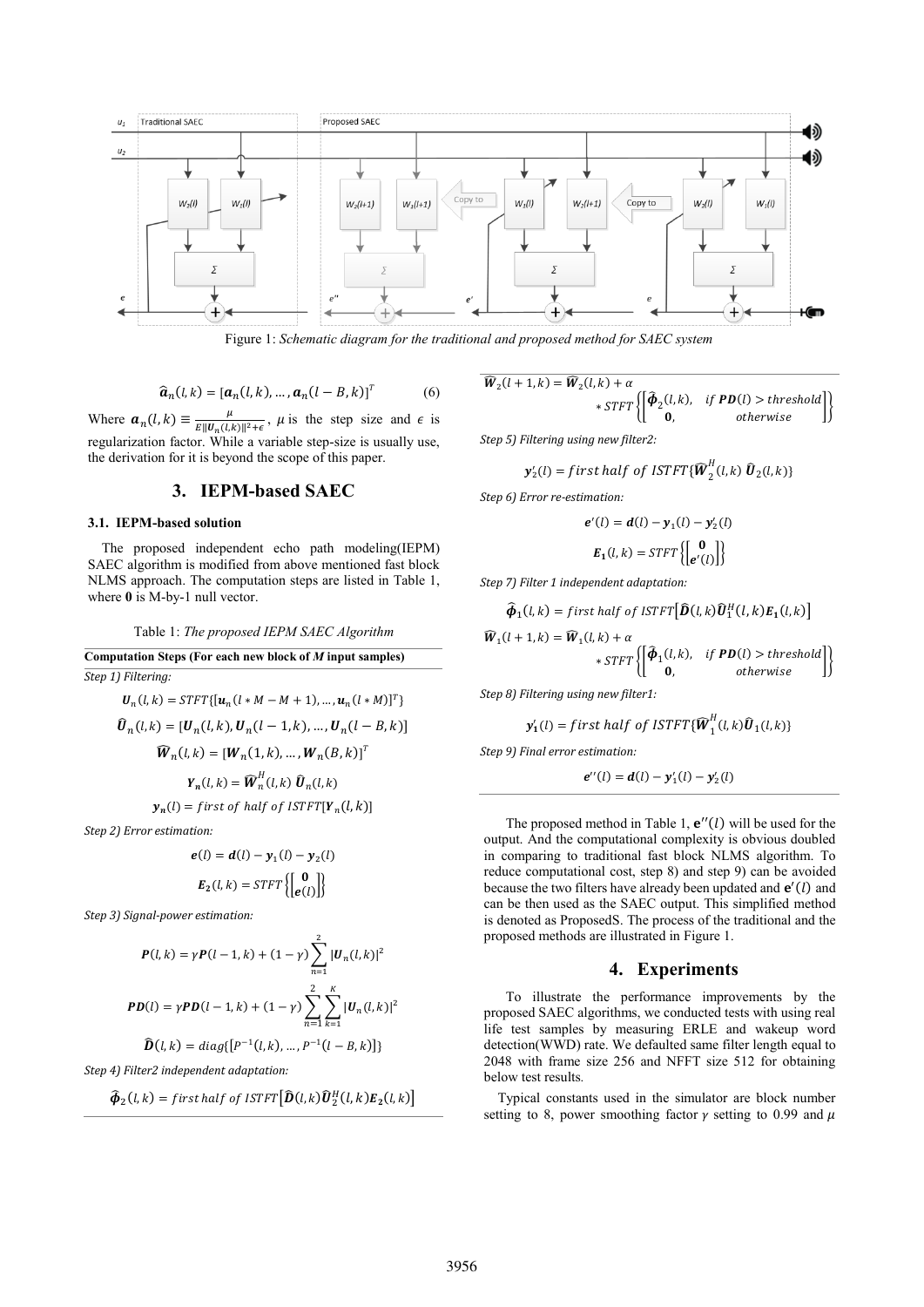|                    | no noise | babble |       | destroyerengine |       | facttory2 |       | volvo |       | white |       | Average |
|--------------------|----------|--------|-------|-----------------|-------|-----------|-------|-------|-------|-------|-------|---------|
|                    |          | 6dB    | 20dB  | 6dB             | 20dB  | 6dB       | 20dB  | 6dB   | 20dB  | 6dB   | 20dB  |         |
| <b>Traditional</b> | 17.48    | 14.73  | 17.29 | 13.35           | 17.15 | 12.60     | 17.05 | 12.51 | 17.03 | 11.70 | 16.90 | 15.03   |
| <b>Proposed</b>    | 18.58    | 15.62  | 18.37 | 14.15           | 18.20 | 13.50     | 18.10 | 13.40 | 18.09 | 12.51 | 17.94 | 15.99   |
| <b>ProposedS</b>   | 18.17    | 15.31  | 17.98 | 13.89           | 17.82 | 13.25     | 17.73 | 13.15 | 17.71 | 12.29 | 17.57 | 15.67   |
| Proposed $\Delta$  | 1.10     | 0.89   | 1.07  | 0.80            | 1.05  | 0.90      | 1.06  | 0.89  | 1.06  | 0.81  | 1.04  | 0.96    |
| ProposedS $\Delta$ | 0.69     | 0.59   | 0.68  | 0.54            | 0.67  | 0.64      | 0.68  | 0.64  | 0.68  | 0.59  | 0.67  | 0.64    |

Table 2*: ERLE under quiet and noisy conditions(dB)*

setting to 0.008,  $\epsilon$  is 0.001. All test samples were recorded and processed at sampling rate of 16kHz.

The recordings were collected from a conference room with surrounded by concrete walls. The device used for conducting the test is Tencent Dingdang smart speaker with display. And it has two stereo loudspeakers. Playback level was set to between 70% to 100% of max volume. Totally 421 utterances of the wakeup word is recorded from 12 people while music is playing. Averaged SER is around -13.20dB which was measured using the microphone raw input signal. Without applying AEC, overall WWD accuracy is < 6% under such low SER condition. With playback disabled, WWD rate could be above 90% in quiet meeting room. Hence AEC is necessary in order to achieve acceptable wakeup word detection accuracy rate.

#### **4.1. ERLE test**

To reduce the potential biased error due to initial convergence, last 2 seconds of raw mic and SAEC output recordings were taken for steady state ERLE measure.

We also artificially added 5 most representative noise samples (carefully selected from noiseX-92 database, they are speech babble, destroyer engine, factory2, volvo and white noise) to the recordings to cross check how robustness of proposed solution is. We mixed the recordings with two SNRs, 6dB and 20dB. Same last 2 seconds of raw and SAEC output recordings were used for measuring the ERLE.

Table 2 describes the overall ERLE improvements under quiet environment and artificially noisy conditions with SNR at 6 and 20dB, consistent improvement is observed.



Figure 2: Residue *echo power spectrum of traditional (blue line) and proposed (red line) method*(*only 0~4kHz is shown*)*.*

Although overall ERLE improvement by the proposed solution is not huge, however we found proposed solution often offers noticeable improvement under two mentioned scenarios in below.

- 1. Content quickly changes from vocal to music and vice versus
- 2. Content level abruptly increases/decreases

As we can see in Figure 2, residual echo was lower in proposed solution than in traditional solution. The residual echo level was measured right after the content changes from music to vocal.

Figure 3 in below illustrates the improvement seen by scenario 2. During 0.5~1.5 sec and 3.1~4 sec, near end workup word is present, and at the steady state, ERLE improvement is around 1.3dB comparing with that done by traditional method, but the proposed solution offers > 5dB of ERLE improvement than in traditional solution at around 1.9 sec. where the playback song is transiting from verse to chorus and many more music instruments join in performance, which abruptly changes the echo level.



Figure 3: Residual echo level measure with music echo sharp burst*.*

#### **4.2. Wakeup Word Detection**

To reuse the wakeup model in Tencent Dingdang smart speaker with display, the wakeup word including 2 Chinese characters (each one is repeated once) is employed in this work, with their Chinese pinyin representation as "ding1 dang1 ding1 dang1".

The baseline WWD system employed in this work consists of convolutional, LSTM and fully connected layers. From bottom to top, they are one convolutional layer with max pooling[15], two LSTM layers with 256 hidden units, each LSTM layer is followed by a batch normalization operation, one fully connected layers with 128 hidden units and a softmax